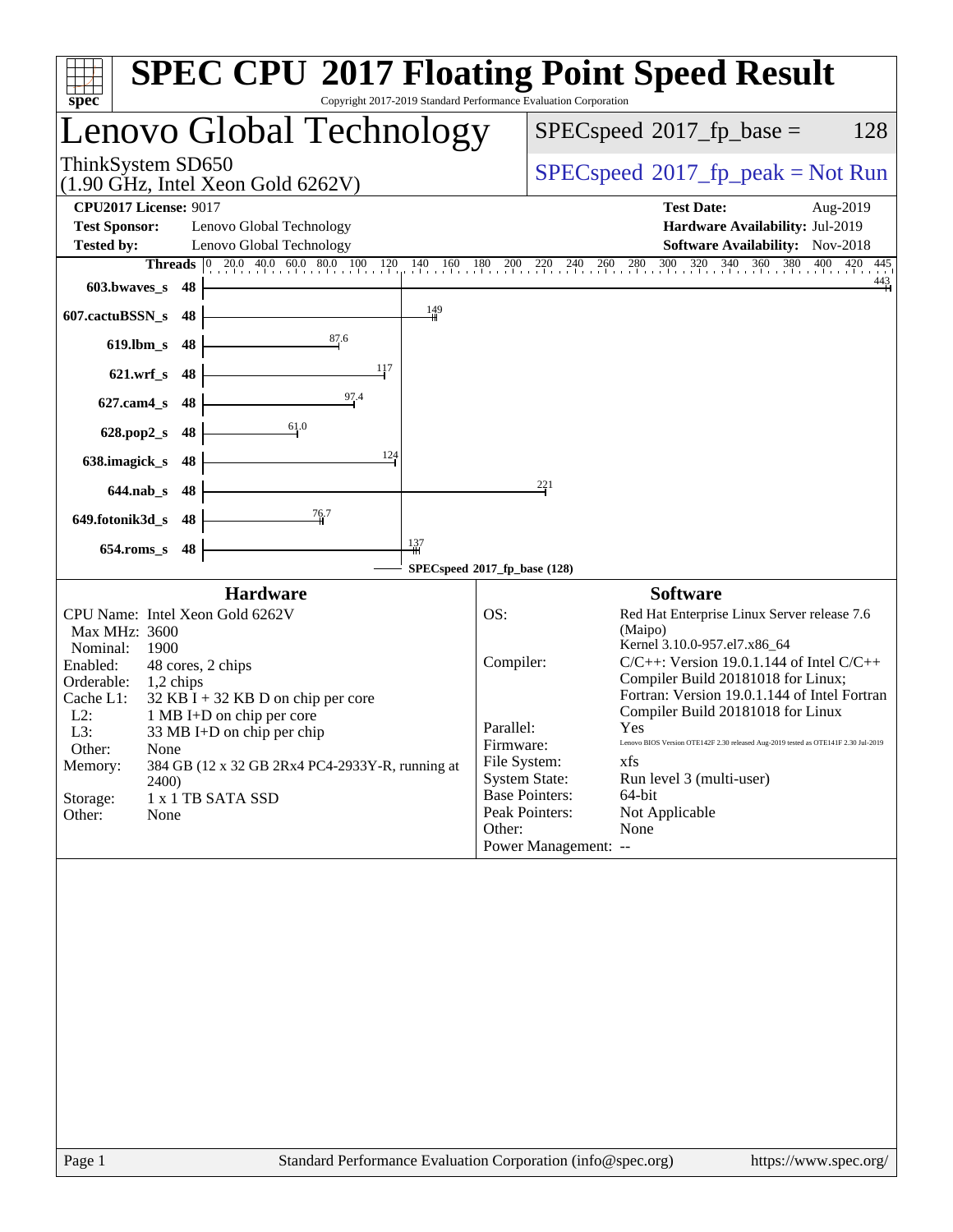

### **[SPEC CPU](http://www.spec.org/auto/cpu2017/Docs/result-fields.html#SPECCPU2017FloatingPointSpeedResult)[2017 Floating Point Speed Result](http://www.spec.org/auto/cpu2017/Docs/result-fields.html#SPECCPU2017FloatingPointSpeedResult)** Copyright 2017-2019 Standard Performance Evaluation Corporation

# Lenovo Global Technology

(1.90 GHz, Intel Xeon Gold 6262V)

 $SPEC speed^{\circ}2017\_fp\_base = 128$ 

# ThinkSystem SD650  $SPECspeed^{\circ}2017_fp\_peak = Not Run$  $SPECspeed^{\circ}2017_fp\_peak = Not Run$

**[Test Sponsor:](http://www.spec.org/auto/cpu2017/Docs/result-fields.html#TestSponsor)** Lenovo Global Technology **[Hardware Availability:](http://www.spec.org/auto/cpu2017/Docs/result-fields.html#HardwareAvailability)** Jul-2019 **[Tested by:](http://www.spec.org/auto/cpu2017/Docs/result-fields.html#Testedby)** Lenovo Global Technology **[Software Availability:](http://www.spec.org/auto/cpu2017/Docs/result-fields.html#SoftwareAvailability)** Nov-2018

**[CPU2017 License:](http://www.spec.org/auto/cpu2017/Docs/result-fields.html#CPU2017License)** 9017 **[Test Date:](http://www.spec.org/auto/cpu2017/Docs/result-fields.html#TestDate)** Aug-2019

### **[Results Table](http://www.spec.org/auto/cpu2017/Docs/result-fields.html#ResultsTable)**

|                                    | <b>Base</b>    |                |                |                |       | <b>Peak</b>    |       |                |                |              |                |              |                |              |
|------------------------------------|----------------|----------------|----------------|----------------|-------|----------------|-------|----------------|----------------|--------------|----------------|--------------|----------------|--------------|
| <b>Benchmark</b>                   | <b>Threads</b> | <b>Seconds</b> | Ratio          | <b>Seconds</b> | Ratio | <b>Seconds</b> | Ratio | <b>Threads</b> | <b>Seconds</b> | <b>Ratio</b> | <b>Seconds</b> | <b>Ratio</b> | <b>Seconds</b> | <b>Ratio</b> |
| $603.bwaves$ s                     | 48             | <u>133</u>     | 443            | 133            | 444   | 134            | 440   |                |                |              |                |              |                |              |
| 607.cactuBSSN s                    | 48             | 113            | 148            | 111            | 150   | 112            | 149   |                |                |              |                |              |                |              |
| $619.1$ bm s                       | 48             | 59.8           | 87.6           | 59.8           | 87.7  | 59.9           | 87.5  |                |                |              |                |              |                |              |
| $621$ .wrf s                       | 48             | 113            | 117            | 113            | 117   | 113            | 117   |                |                |              |                |              |                |              |
| $627.cam4_s$                       | 48             | <u>91.0</u>    | 97.4           | 91.3           | 97.1  | 90.7           | 97.7  |                |                |              |                |              |                |              |
| $628.pop2_s$                       | 48             | 195            | 61.0           | 197            | 60.3  | 194            | 61.1  |                |                |              |                |              |                |              |
| 638.imagick_s                      | 48             | 117            | 124            | 116            | 124   | 116            | 124   |                |                |              |                |              |                |              |
| $644$ .nab s                       | 48             | 79.2           | 221            | 79.1           | 221   | 79.1           | 221   |                |                |              |                |              |                |              |
| 649.fotonik3d s                    | 48             | 117            | 77.6           | 119            | 76.7  | 121            | 75.4  |                |                |              |                |              |                |              |
| $654$ .roms s                      | 48             | 115            | <b>137</b>     | 116            | 136   | 113            | 139   |                |                |              |                |              |                |              |
| $SPECspeed*2017_fp\_base =$<br>128 |                |                |                |                |       |                |       |                |                |              |                |              |                |              |
| $SPECspeed*2017_fp\_peak =$        |                |                | <b>Not Run</b> |                |       |                |       |                |                |              |                |              |                |              |

Results appear in the [order in which they were run.](http://www.spec.org/auto/cpu2017/Docs/result-fields.html#RunOrder) Bold underlined text [indicates a median measurement](http://www.spec.org/auto/cpu2017/Docs/result-fields.html#Median).

### **[Operating System Notes](http://www.spec.org/auto/cpu2017/Docs/result-fields.html#OperatingSystemNotes)**

Stack size set to unlimited using "ulimit -s unlimited"

### **[General Notes](http://www.spec.org/auto/cpu2017/Docs/result-fields.html#GeneralNotes)**

Environment variables set by runcpu before the start of the run: KMP\_AFFINITY = "granularity=fine,compact" LD\_LIBRARY\_PATH = "/home/cpu2017-1.0.5-ic19.0u1/lib/intel64" OMP\_STACKSIZE = "192M"

 Binaries compiled on a system with 1x Intel Core i9-7900X CPU + 32GB RAM memory using Redhat Enterprise Linux 7.5 Transparent Huge Pages enabled by default Prior to runcpu invocation Filesystem page cache synced and cleared with: sync; echo 3> /proc/sys/vm/drop\_caches NA: The test sponsor attests, as of date of publication, that CVE-2017-5754 (Meltdown) is mitigated in the system as tested and documented. Yes: The test sponsor attests, as of date of publication, that CVE-2017-5753 (Spectre variant 1) is mitigated in the system as tested and documented. Yes: The test sponsor attests, as of date of publication, that CVE-2017-5715 (Spectre variant 2) is mitigated in the system as tested and documented. Yes: The test sponsor attests, as of date of publication, that CVE-2018-3640 (Spectre variant 3a) is mitigated in the system as tested and documented. Yes: The test sponsor attests, as of date of publication, that CVE-2018-3639 (Spectre variant 4) is mitigated in the system as tested and documented.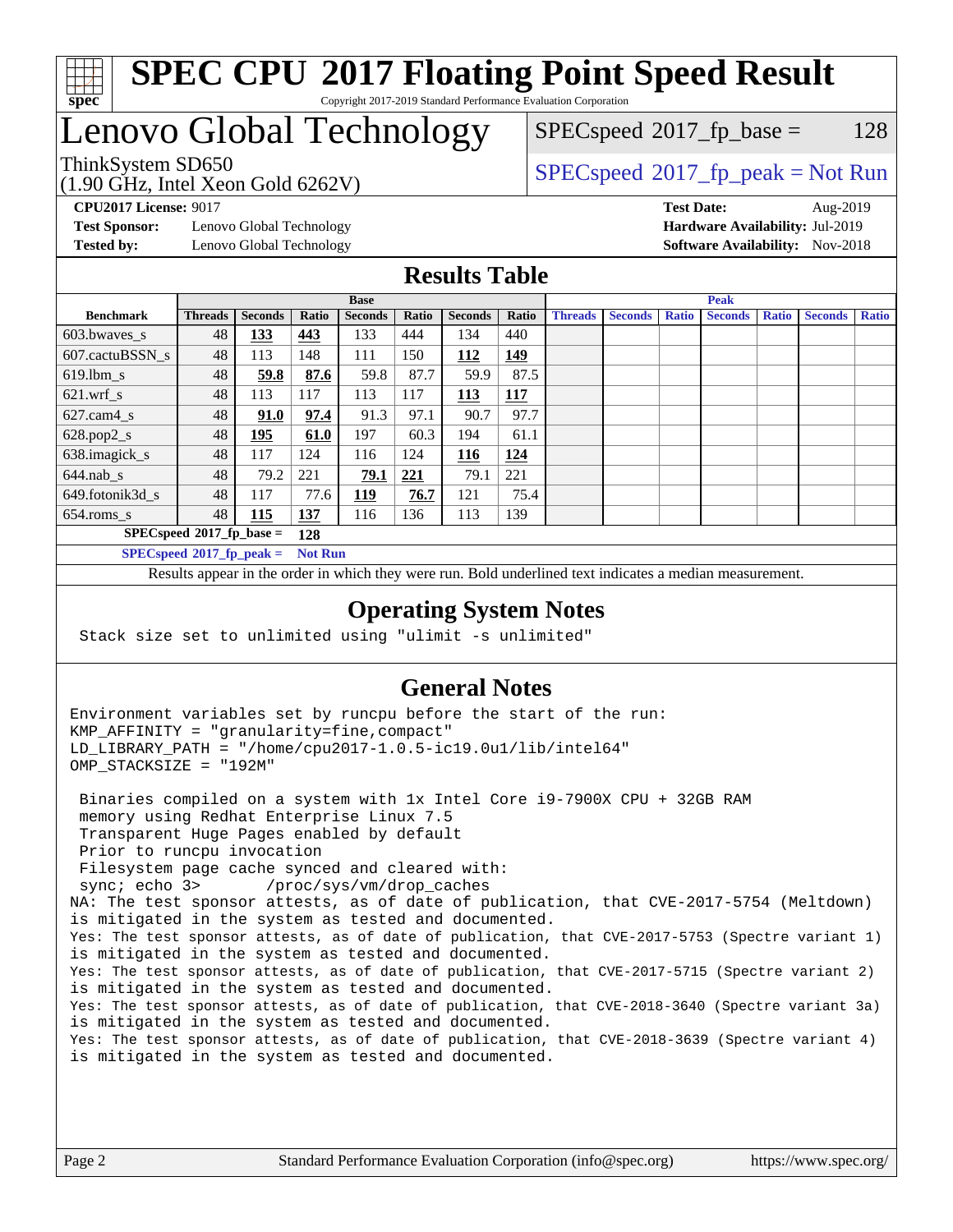| Lenovo Global Technology<br>ThinkSystem SD650<br>(1.90 GHz, Intel Xeon Gold 6262V)<br><b>CPU2017 License: 9017</b><br><b>Test Sponsor:</b><br>Lenovo Global Technology<br><b>Tested by:</b><br>Lenovo Global Technology<br><b>Platform Notes</b><br>BIOS configuration:<br>Choose Operating Mode set to Maximum Performance<br>Choose Operating Mode set to Custom Mode<br>C1 Enhanced Mode set to Enable<br>MONITOR/MWAIT set to Enable<br>Hyper-Threading set to Disable<br>Adjacent Cache Prefetch set to Disable<br>Sysinfo program /home/cpu2017-1.0.5-ic19.0ul/bin/sysinfo<br>Rev: r5974 of 2018-05-19 9bcde8f2999c33d61f64985e45859ea9<br>running on localhost.localdomain Sun Aug 11 22:19:31 2019<br>SUT (System Under Test) info as seen by some common utilities.<br>For more information on this section, see<br>https://www.spec.org/cpu2017/Docs/config.html#sysinfo<br>From /proc/cpuinfo<br>model name: $Intel(R)$ Xeon $(R)$ Gold 6262V CPU @ 1.90GHz<br>"physical id"s (chips)<br>2<br>48 "processors"<br>cores, siblings (Caution: counting these is hw and system dependent. The following<br>excerpts from /proc/cpuinfo might not be reliable. Use with caution.)<br>cpu cores : 24<br>siblings : 24<br>physical 0: cores 0 1 2 3 4 5 8 9 10 11 12 13 16 17 18 19 20 21 24 25 26 27 28 29<br>physical 1: cores 0 1 2 3 4 5 8 9 10 11 12 13 16 17 18 19 20 21 24 25 26 27 28 29<br>From lscpu:<br>Architecture:<br>x86_64<br>$32$ -bit, $64$ -bit<br>$CPU$ op-mode( $s$ ):<br>Little Endian<br>Byte Order:<br>CPU(s):<br>48<br>$0 - 47$<br>On-line CPU $(s)$ list:<br>Thread( $s$ ) per core:<br>$\mathbf{1}$<br>$Core(s)$ per socket:<br>24<br>2<br>Socket(s):<br>$\overline{2}$<br>NUMA node(s):<br>Vendor ID:<br>GenuineIntel<br>CPU family:<br>6<br>85<br>Model:<br>Model name:<br>$Intel(R) Xeon(R) Gold 6262V CPU @ 1.90GHz$<br>7<br>Stepping:<br>CPU MHz:<br>1900.000<br>3800.00<br>BogoMIPS: | $SPEC speed^{\circ}2017$ _fp_base =<br>128   |  |  |  |  |
|---------------------------------------------------------------------------------------------------------------------------------------------------------------------------------------------------------------------------------------------------------------------------------------------------------------------------------------------------------------------------------------------------------------------------------------------------------------------------------------------------------------------------------------------------------------------------------------------------------------------------------------------------------------------------------------------------------------------------------------------------------------------------------------------------------------------------------------------------------------------------------------------------------------------------------------------------------------------------------------------------------------------------------------------------------------------------------------------------------------------------------------------------------------------------------------------------------------------------------------------------------------------------------------------------------------------------------------------------------------------------------------------------------------------------------------------------------------------------------------------------------------------------------------------------------------------------------------------------------------------------------------------------------------------------------------------------------------------------------------------------------------------------------------------------------------------------------------------------------------------------------------------------------------------------|----------------------------------------------|--|--|--|--|
|                                                                                                                                                                                                                                                                                                                                                                                                                                                                                                                                                                                                                                                                                                                                                                                                                                                                                                                                                                                                                                                                                                                                                                                                                                                                                                                                                                                                                                                                                                                                                                                                                                                                                                                                                                                                                                                                                                                           |                                              |  |  |  |  |
|                                                                                                                                                                                                                                                                                                                                                                                                                                                                                                                                                                                                                                                                                                                                                                                                                                                                                                                                                                                                                                                                                                                                                                                                                                                                                                                                                                                                                                                                                                                                                                                                                                                                                                                                                                                                                                                                                                                           | $SPEC speed^{\circ}2017\_fp\_peak = Not Run$ |  |  |  |  |
|                                                                                                                                                                                                                                                                                                                                                                                                                                                                                                                                                                                                                                                                                                                                                                                                                                                                                                                                                                                                                                                                                                                                                                                                                                                                                                                                                                                                                                                                                                                                                                                                                                                                                                                                                                                                                                                                                                                           | <b>Test Date:</b><br>Aug-2019                |  |  |  |  |
|                                                                                                                                                                                                                                                                                                                                                                                                                                                                                                                                                                                                                                                                                                                                                                                                                                                                                                                                                                                                                                                                                                                                                                                                                                                                                                                                                                                                                                                                                                                                                                                                                                                                                                                                                                                                                                                                                                                           | Hardware Availability: Jul-2019              |  |  |  |  |
|                                                                                                                                                                                                                                                                                                                                                                                                                                                                                                                                                                                                                                                                                                                                                                                                                                                                                                                                                                                                                                                                                                                                                                                                                                                                                                                                                                                                                                                                                                                                                                                                                                                                                                                                                                                                                                                                                                                           | Software Availability: Nov-2018              |  |  |  |  |
|                                                                                                                                                                                                                                                                                                                                                                                                                                                                                                                                                                                                                                                                                                                                                                                                                                                                                                                                                                                                                                                                                                                                                                                                                                                                                                                                                                                                                                                                                                                                                                                                                                                                                                                                                                                                                                                                                                                           |                                              |  |  |  |  |
|                                                                                                                                                                                                                                                                                                                                                                                                                                                                                                                                                                                                                                                                                                                                                                                                                                                                                                                                                                                                                                                                                                                                                                                                                                                                                                                                                                                                                                                                                                                                                                                                                                                                                                                                                                                                                                                                                                                           |                                              |  |  |  |  |
|                                                                                                                                                                                                                                                                                                                                                                                                                                                                                                                                                                                                                                                                                                                                                                                                                                                                                                                                                                                                                                                                                                                                                                                                                                                                                                                                                                                                                                                                                                                                                                                                                                                                                                                                                                                                                                                                                                                           |                                              |  |  |  |  |
|                                                                                                                                                                                                                                                                                                                                                                                                                                                                                                                                                                                                                                                                                                                                                                                                                                                                                                                                                                                                                                                                                                                                                                                                                                                                                                                                                                                                                                                                                                                                                                                                                                                                                                                                                                                                                                                                                                                           |                                              |  |  |  |  |
|                                                                                                                                                                                                                                                                                                                                                                                                                                                                                                                                                                                                                                                                                                                                                                                                                                                                                                                                                                                                                                                                                                                                                                                                                                                                                                                                                                                                                                                                                                                                                                                                                                                                                                                                                                                                                                                                                                                           |                                              |  |  |  |  |
|                                                                                                                                                                                                                                                                                                                                                                                                                                                                                                                                                                                                                                                                                                                                                                                                                                                                                                                                                                                                                                                                                                                                                                                                                                                                                                                                                                                                                                                                                                                                                                                                                                                                                                                                                                                                                                                                                                                           |                                              |  |  |  |  |
|                                                                                                                                                                                                                                                                                                                                                                                                                                                                                                                                                                                                                                                                                                                                                                                                                                                                                                                                                                                                                                                                                                                                                                                                                                                                                                                                                                                                                                                                                                                                                                                                                                                                                                                                                                                                                                                                                                                           |                                              |  |  |  |  |
|                                                                                                                                                                                                                                                                                                                                                                                                                                                                                                                                                                                                                                                                                                                                                                                                                                                                                                                                                                                                                                                                                                                                                                                                                                                                                                                                                                                                                                                                                                                                                                                                                                                                                                                                                                                                                                                                                                                           |                                              |  |  |  |  |
|                                                                                                                                                                                                                                                                                                                                                                                                                                                                                                                                                                                                                                                                                                                                                                                                                                                                                                                                                                                                                                                                                                                                                                                                                                                                                                                                                                                                                                                                                                                                                                                                                                                                                                                                                                                                                                                                                                                           |                                              |  |  |  |  |
|                                                                                                                                                                                                                                                                                                                                                                                                                                                                                                                                                                                                                                                                                                                                                                                                                                                                                                                                                                                                                                                                                                                                                                                                                                                                                                                                                                                                                                                                                                                                                                                                                                                                                                                                                                                                                                                                                                                           |                                              |  |  |  |  |
|                                                                                                                                                                                                                                                                                                                                                                                                                                                                                                                                                                                                                                                                                                                                                                                                                                                                                                                                                                                                                                                                                                                                                                                                                                                                                                                                                                                                                                                                                                                                                                                                                                                                                                                                                                                                                                                                                                                           |                                              |  |  |  |  |
|                                                                                                                                                                                                                                                                                                                                                                                                                                                                                                                                                                                                                                                                                                                                                                                                                                                                                                                                                                                                                                                                                                                                                                                                                                                                                                                                                                                                                                                                                                                                                                                                                                                                                                                                                                                                                                                                                                                           |                                              |  |  |  |  |
|                                                                                                                                                                                                                                                                                                                                                                                                                                                                                                                                                                                                                                                                                                                                                                                                                                                                                                                                                                                                                                                                                                                                                                                                                                                                                                                                                                                                                                                                                                                                                                                                                                                                                                                                                                                                                                                                                                                           |                                              |  |  |  |  |
|                                                                                                                                                                                                                                                                                                                                                                                                                                                                                                                                                                                                                                                                                                                                                                                                                                                                                                                                                                                                                                                                                                                                                                                                                                                                                                                                                                                                                                                                                                                                                                                                                                                                                                                                                                                                                                                                                                                           |                                              |  |  |  |  |
|                                                                                                                                                                                                                                                                                                                                                                                                                                                                                                                                                                                                                                                                                                                                                                                                                                                                                                                                                                                                                                                                                                                                                                                                                                                                                                                                                                                                                                                                                                                                                                                                                                                                                                                                                                                                                                                                                                                           |                                              |  |  |  |  |
|                                                                                                                                                                                                                                                                                                                                                                                                                                                                                                                                                                                                                                                                                                                                                                                                                                                                                                                                                                                                                                                                                                                                                                                                                                                                                                                                                                                                                                                                                                                                                                                                                                                                                                                                                                                                                                                                                                                           |                                              |  |  |  |  |
|                                                                                                                                                                                                                                                                                                                                                                                                                                                                                                                                                                                                                                                                                                                                                                                                                                                                                                                                                                                                                                                                                                                                                                                                                                                                                                                                                                                                                                                                                                                                                                                                                                                                                                                                                                                                                                                                                                                           |                                              |  |  |  |  |
|                                                                                                                                                                                                                                                                                                                                                                                                                                                                                                                                                                                                                                                                                                                                                                                                                                                                                                                                                                                                                                                                                                                                                                                                                                                                                                                                                                                                                                                                                                                                                                                                                                                                                                                                                                                                                                                                                                                           |                                              |  |  |  |  |
|                                                                                                                                                                                                                                                                                                                                                                                                                                                                                                                                                                                                                                                                                                                                                                                                                                                                                                                                                                                                                                                                                                                                                                                                                                                                                                                                                                                                                                                                                                                                                                                                                                                                                                                                                                                                                                                                                                                           |                                              |  |  |  |  |
|                                                                                                                                                                                                                                                                                                                                                                                                                                                                                                                                                                                                                                                                                                                                                                                                                                                                                                                                                                                                                                                                                                                                                                                                                                                                                                                                                                                                                                                                                                                                                                                                                                                                                                                                                                                                                                                                                                                           |                                              |  |  |  |  |
|                                                                                                                                                                                                                                                                                                                                                                                                                                                                                                                                                                                                                                                                                                                                                                                                                                                                                                                                                                                                                                                                                                                                                                                                                                                                                                                                                                                                                                                                                                                                                                                                                                                                                                                                                                                                                                                                                                                           |                                              |  |  |  |  |
|                                                                                                                                                                                                                                                                                                                                                                                                                                                                                                                                                                                                                                                                                                                                                                                                                                                                                                                                                                                                                                                                                                                                                                                                                                                                                                                                                                                                                                                                                                                                                                                                                                                                                                                                                                                                                                                                                                                           |                                              |  |  |  |  |
|                                                                                                                                                                                                                                                                                                                                                                                                                                                                                                                                                                                                                                                                                                                                                                                                                                                                                                                                                                                                                                                                                                                                                                                                                                                                                                                                                                                                                                                                                                                                                                                                                                                                                                                                                                                                                                                                                                                           |                                              |  |  |  |  |
|                                                                                                                                                                                                                                                                                                                                                                                                                                                                                                                                                                                                                                                                                                                                                                                                                                                                                                                                                                                                                                                                                                                                                                                                                                                                                                                                                                                                                                                                                                                                                                                                                                                                                                                                                                                                                                                                                                                           |                                              |  |  |  |  |
|                                                                                                                                                                                                                                                                                                                                                                                                                                                                                                                                                                                                                                                                                                                                                                                                                                                                                                                                                                                                                                                                                                                                                                                                                                                                                                                                                                                                                                                                                                                                                                                                                                                                                                                                                                                                                                                                                                                           |                                              |  |  |  |  |
|                                                                                                                                                                                                                                                                                                                                                                                                                                                                                                                                                                                                                                                                                                                                                                                                                                                                                                                                                                                                                                                                                                                                                                                                                                                                                                                                                                                                                                                                                                                                                                                                                                                                                                                                                                                                                                                                                                                           |                                              |  |  |  |  |
|                                                                                                                                                                                                                                                                                                                                                                                                                                                                                                                                                                                                                                                                                                                                                                                                                                                                                                                                                                                                                                                                                                                                                                                                                                                                                                                                                                                                                                                                                                                                                                                                                                                                                                                                                                                                                                                                                                                           |                                              |  |  |  |  |
|                                                                                                                                                                                                                                                                                                                                                                                                                                                                                                                                                                                                                                                                                                                                                                                                                                                                                                                                                                                                                                                                                                                                                                                                                                                                                                                                                                                                                                                                                                                                                                                                                                                                                                                                                                                                                                                                                                                           |                                              |  |  |  |  |
|                                                                                                                                                                                                                                                                                                                                                                                                                                                                                                                                                                                                                                                                                                                                                                                                                                                                                                                                                                                                                                                                                                                                                                                                                                                                                                                                                                                                                                                                                                                                                                                                                                                                                                                                                                                                                                                                                                                           |                                              |  |  |  |  |
|                                                                                                                                                                                                                                                                                                                                                                                                                                                                                                                                                                                                                                                                                                                                                                                                                                                                                                                                                                                                                                                                                                                                                                                                                                                                                                                                                                                                                                                                                                                                                                                                                                                                                                                                                                                                                                                                                                                           |                                              |  |  |  |  |
|                                                                                                                                                                                                                                                                                                                                                                                                                                                                                                                                                                                                                                                                                                                                                                                                                                                                                                                                                                                                                                                                                                                                                                                                                                                                                                                                                                                                                                                                                                                                                                                                                                                                                                                                                                                                                                                                                                                           |                                              |  |  |  |  |
|                                                                                                                                                                                                                                                                                                                                                                                                                                                                                                                                                                                                                                                                                                                                                                                                                                                                                                                                                                                                                                                                                                                                                                                                                                                                                                                                                                                                                                                                                                                                                                                                                                                                                                                                                                                                                                                                                                                           |                                              |  |  |  |  |
|                                                                                                                                                                                                                                                                                                                                                                                                                                                                                                                                                                                                                                                                                                                                                                                                                                                                                                                                                                                                                                                                                                                                                                                                                                                                                                                                                                                                                                                                                                                                                                                                                                                                                                                                                                                                                                                                                                                           |                                              |  |  |  |  |
|                                                                                                                                                                                                                                                                                                                                                                                                                                                                                                                                                                                                                                                                                                                                                                                                                                                                                                                                                                                                                                                                                                                                                                                                                                                                                                                                                                                                                                                                                                                                                                                                                                                                                                                                                                                                                                                                                                                           |                                              |  |  |  |  |
|                                                                                                                                                                                                                                                                                                                                                                                                                                                                                                                                                                                                                                                                                                                                                                                                                                                                                                                                                                                                                                                                                                                                                                                                                                                                                                                                                                                                                                                                                                                                                                                                                                                                                                                                                                                                                                                                                                                           |                                              |  |  |  |  |
|                                                                                                                                                                                                                                                                                                                                                                                                                                                                                                                                                                                                                                                                                                                                                                                                                                                                                                                                                                                                                                                                                                                                                                                                                                                                                                                                                                                                                                                                                                                                                                                                                                                                                                                                                                                                                                                                                                                           |                                              |  |  |  |  |
|                                                                                                                                                                                                                                                                                                                                                                                                                                                                                                                                                                                                                                                                                                                                                                                                                                                                                                                                                                                                                                                                                                                                                                                                                                                                                                                                                                                                                                                                                                                                                                                                                                                                                                                                                                                                                                                                                                                           |                                              |  |  |  |  |
|                                                                                                                                                                                                                                                                                                                                                                                                                                                                                                                                                                                                                                                                                                                                                                                                                                                                                                                                                                                                                                                                                                                                                                                                                                                                                                                                                                                                                                                                                                                                                                                                                                                                                                                                                                                                                                                                                                                           |                                              |  |  |  |  |
| Virtualization:<br>$VT - x$                                                                                                                                                                                                                                                                                                                                                                                                                                                                                                                                                                                                                                                                                                                                                                                                                                                                                                                                                                                                                                                                                                                                                                                                                                                                                                                                                                                                                                                                                                                                                                                                                                                                                                                                                                                                                                                                                               |                                              |  |  |  |  |
| $L1d$ cache:<br>32K                                                                                                                                                                                                                                                                                                                                                                                                                                                                                                                                                                                                                                                                                                                                                                                                                                                                                                                                                                                                                                                                                                                                                                                                                                                                                                                                                                                                                                                                                                                                                                                                                                                                                                                                                                                                                                                                                                       |                                              |  |  |  |  |
| Lli cache:<br>32K<br>L2 cache:<br>1024K                                                                                                                                                                                                                                                                                                                                                                                                                                                                                                                                                                                                                                                                                                                                                                                                                                                                                                                                                                                                                                                                                                                                                                                                                                                                                                                                                                                                                                                                                                                                                                                                                                                                                                                                                                                                                                                                                   |                                              |  |  |  |  |
|                                                                                                                                                                                                                                                                                                                                                                                                                                                                                                                                                                                                                                                                                                                                                                                                                                                                                                                                                                                                                                                                                                                                                                                                                                                                                                                                                                                                                                                                                                                                                                                                                                                                                                                                                                                                                                                                                                                           |                                              |  |  |  |  |
| (Continued on next page)                                                                                                                                                                                                                                                                                                                                                                                                                                                                                                                                                                                                                                                                                                                                                                                                                                                                                                                                                                                                                                                                                                                                                                                                                                                                                                                                                                                                                                                                                                                                                                                                                                                                                                                                                                                                                                                                                                  |                                              |  |  |  |  |
| Page 3<br>Standard Performance Evaluation Corporation (info@spec.org)                                                                                                                                                                                                                                                                                                                                                                                                                                                                                                                                                                                                                                                                                                                                                                                                                                                                                                                                                                                                                                                                                                                                                                                                                                                                                                                                                                                                                                                                                                                                                                                                                                                                                                                                                                                                                                                     |                                              |  |  |  |  |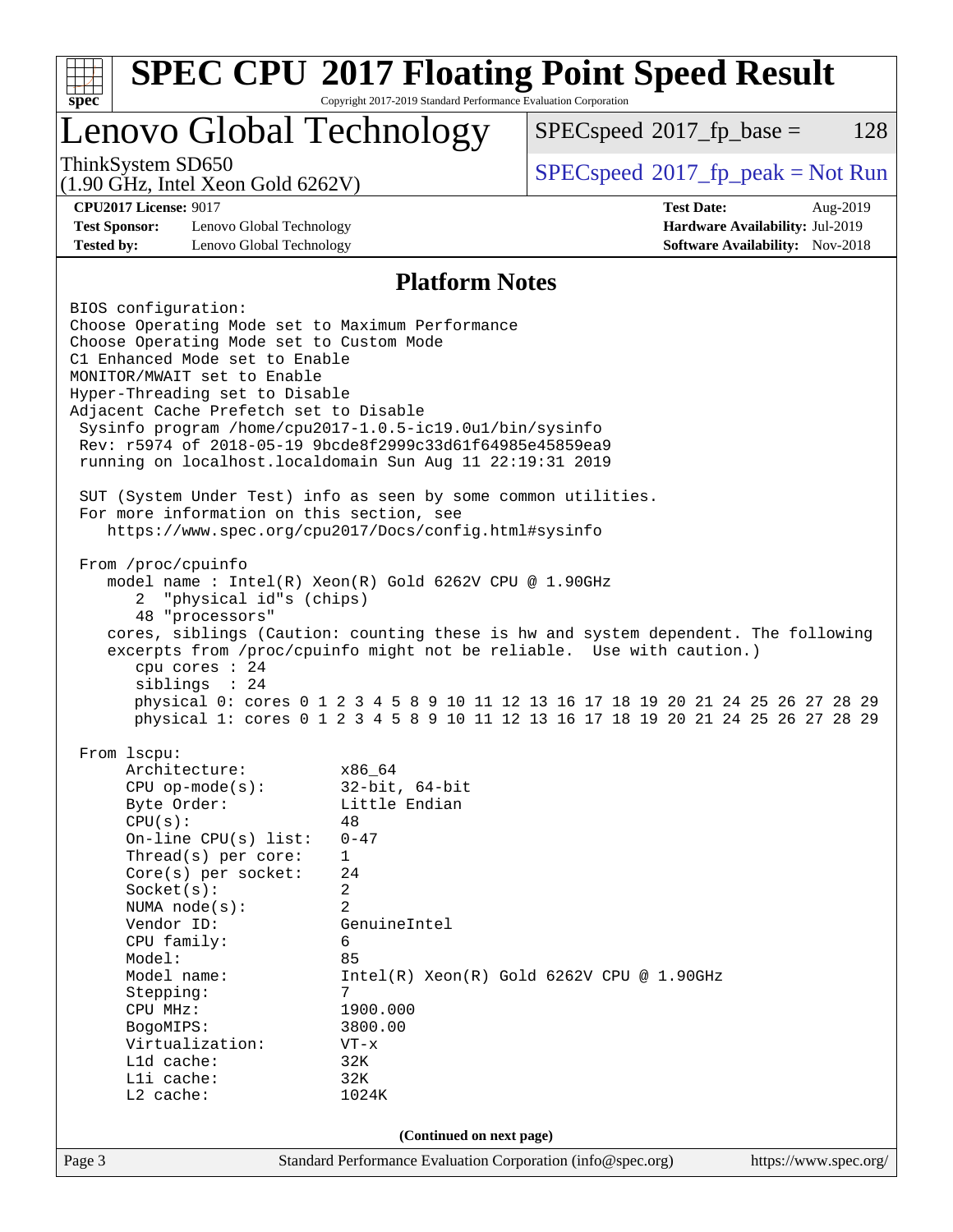| <b>SPEC CPU®2017 Floating Point Speed Result</b><br>Spec<br>Copyright 2017-2019 Standard Performance Evaluation Corporation                                                                                                                                                                                                                                                                                                                                               |                                                               |
|---------------------------------------------------------------------------------------------------------------------------------------------------------------------------------------------------------------------------------------------------------------------------------------------------------------------------------------------------------------------------------------------------------------------------------------------------------------------------|---------------------------------------------------------------|
| Lenovo Global Technology                                                                                                                                                                                                                                                                                                                                                                                                                                                  | $SPEC speed^{\circ}2017\_fp\_base =$<br>128                   |
| ThinkSystem SD650<br>$(1.90 \text{ GHz}, \text{Intel Xeon Gold } 6262 \text{V})$                                                                                                                                                                                                                                                                                                                                                                                          | $SPEC speed^{\circ}2017\_fp\_peak = Not Run$                  |
| <b>CPU2017 License: 9017</b>                                                                                                                                                                                                                                                                                                                                                                                                                                              | <b>Test Date:</b><br>Aug-2019                                 |
| <b>Test Sponsor:</b><br>Lenovo Global Technology                                                                                                                                                                                                                                                                                                                                                                                                                          | Hardware Availability: Jul-2019                               |
| <b>Tested by:</b><br>Lenovo Global Technology                                                                                                                                                                                                                                                                                                                                                                                                                             | <b>Software Availability:</b> Nov-2018                        |
| <b>Platform Notes (Continued)</b>                                                                                                                                                                                                                                                                                                                                                                                                                                         |                                                               |
| L3 cache:<br>33792K                                                                                                                                                                                                                                                                                                                                                                                                                                                       |                                                               |
| NUMA node0 CPU(s):<br>$0 - 23$                                                                                                                                                                                                                                                                                                                                                                                                                                            |                                                               |
| NUMA node1 CPU(s):<br>$24 - 47$                                                                                                                                                                                                                                                                                                                                                                                                                                           |                                                               |
| Flags:                                                                                                                                                                                                                                                                                                                                                                                                                                                                    | fpu vme de pse tsc msr pae mce cx8 apic sep mtrr pge mca cmov |
| pat pse36 clflush dts acpi mmx fxsr sse sse2 ss ht tm pbe syscall nx pdpe1gb rdtscp                                                                                                                                                                                                                                                                                                                                                                                       |                                                               |
| lm constant_tsc art arch_perfmon pebs bts rep_good nopl xtopology nonstop_tsc                                                                                                                                                                                                                                                                                                                                                                                             |                                                               |
| aperfmperf eagerfpu pni pclmulqdq dtes64 monitor ds_cpl vmx smx est tm2 ssse3 sdbg                                                                                                                                                                                                                                                                                                                                                                                        |                                                               |
| fma cx16 xtpr pdcm pcid dca sse4_1 sse4_2 x2apic movbe popcnt tsc_deadline_timer aes                                                                                                                                                                                                                                                                                                                                                                                      |                                                               |
| xsave avx f16c rdrand lahf_lm abm 3dnowprefetch epb cat_13 cdp_13 intel_ppin                                                                                                                                                                                                                                                                                                                                                                                              |                                                               |
| intel_pt ssbd mba ibrs ibpb stibp ibrs_enhanced tpr_shadow vnmi flexpriority ept<br>vpid fsgsbase tsc_adjust bmil hle avx2 smep bmi2 erms invpcid rtm cqm mpx rdt_a                                                                                                                                                                                                                                                                                                       |                                                               |
| avx512f avx512dq rdseed adx smap clflushopt clwb avx512cd avx512bw avx512vl xsaveopt                                                                                                                                                                                                                                                                                                                                                                                      |                                                               |
| xsavec xgetbv1 cqm_llc cqm_occup_llc cqm_mbm_total cqm_mbm_local dtherm ida arat pln                                                                                                                                                                                                                                                                                                                                                                                      |                                                               |
| pts pku ospke avx512_vnni spec_ctrl intel_stibp flush_lld arch_capabilities                                                                                                                                                                                                                                                                                                                                                                                               |                                                               |
| /proc/cpuinfo cache data<br>cache size : $33792$ KB<br>From numactl --hardware WARNING: a numactl 'node' might or might not correspond to a<br>physical chip.<br>$available: 2 nodes (0-1)$<br>node 0 cpus: 0 1 2 3 4 5 6 7 8 9 10 11 12 13 14 15 16 17 18 19 20 21 22 23<br>node 0 size: 196280 MB<br>node 0 free: 191332 MB<br>node 1 cpus: 24 25 26 27 28 29 30 31 32 33 34 35 36 37 38 39 40 41 42 43 44 45 46 47<br>node 1 size: 196608 MB<br>node 1 free: 190970 MB |                                                               |
| node distances:                                                                                                                                                                                                                                                                                                                                                                                                                                                           |                                                               |
| node<br>$\Omega$<br>1                                                                                                                                                                                                                                                                                                                                                                                                                                                     |                                                               |
| 0:<br>10<br>21<br>1:<br>21<br>10                                                                                                                                                                                                                                                                                                                                                                                                                                          |                                                               |
|                                                                                                                                                                                                                                                                                                                                                                                                                                                                           |                                                               |
| From /proc/meminfo                                                                                                                                                                                                                                                                                                                                                                                                                                                        |                                                               |
| MemTotal:<br>395878900 kB                                                                                                                                                                                                                                                                                                                                                                                                                                                 |                                                               |
| HugePages_Total:<br>0<br>2048 kB                                                                                                                                                                                                                                                                                                                                                                                                                                          |                                                               |
| Hugepagesize:                                                                                                                                                                                                                                                                                                                                                                                                                                                             |                                                               |
| From /etc/*release* /etc/*version*<br>os-release:                                                                                                                                                                                                                                                                                                                                                                                                                         |                                                               |
| NAME="Red Hat Enterprise Linux Server"                                                                                                                                                                                                                                                                                                                                                                                                                                    |                                                               |
| VERSION="7.6 (Maipo)"                                                                                                                                                                                                                                                                                                                                                                                                                                                     |                                                               |
| ID="rhel"                                                                                                                                                                                                                                                                                                                                                                                                                                                                 |                                                               |
| ID_LIKE="fedora"                                                                                                                                                                                                                                                                                                                                                                                                                                                          |                                                               |
| VARIANT="Server"                                                                                                                                                                                                                                                                                                                                                                                                                                                          |                                                               |
| VARIANT_ID="server"<br>VERSION_ID="7.6"                                                                                                                                                                                                                                                                                                                                                                                                                                   |                                                               |
| PRETTY_NAME="Red Hat Enterprise Linux Server 7.6 (Maipo)"                                                                                                                                                                                                                                                                                                                                                                                                                 |                                                               |
|                                                                                                                                                                                                                                                                                                                                                                                                                                                                           |                                                               |
| (Continued on next page)                                                                                                                                                                                                                                                                                                                                                                                                                                                  |                                                               |
| Page 4<br>Standard Performance Evaluation Corporation (info@spec.org)                                                                                                                                                                                                                                                                                                                                                                                                     | https://www.spec.org/                                         |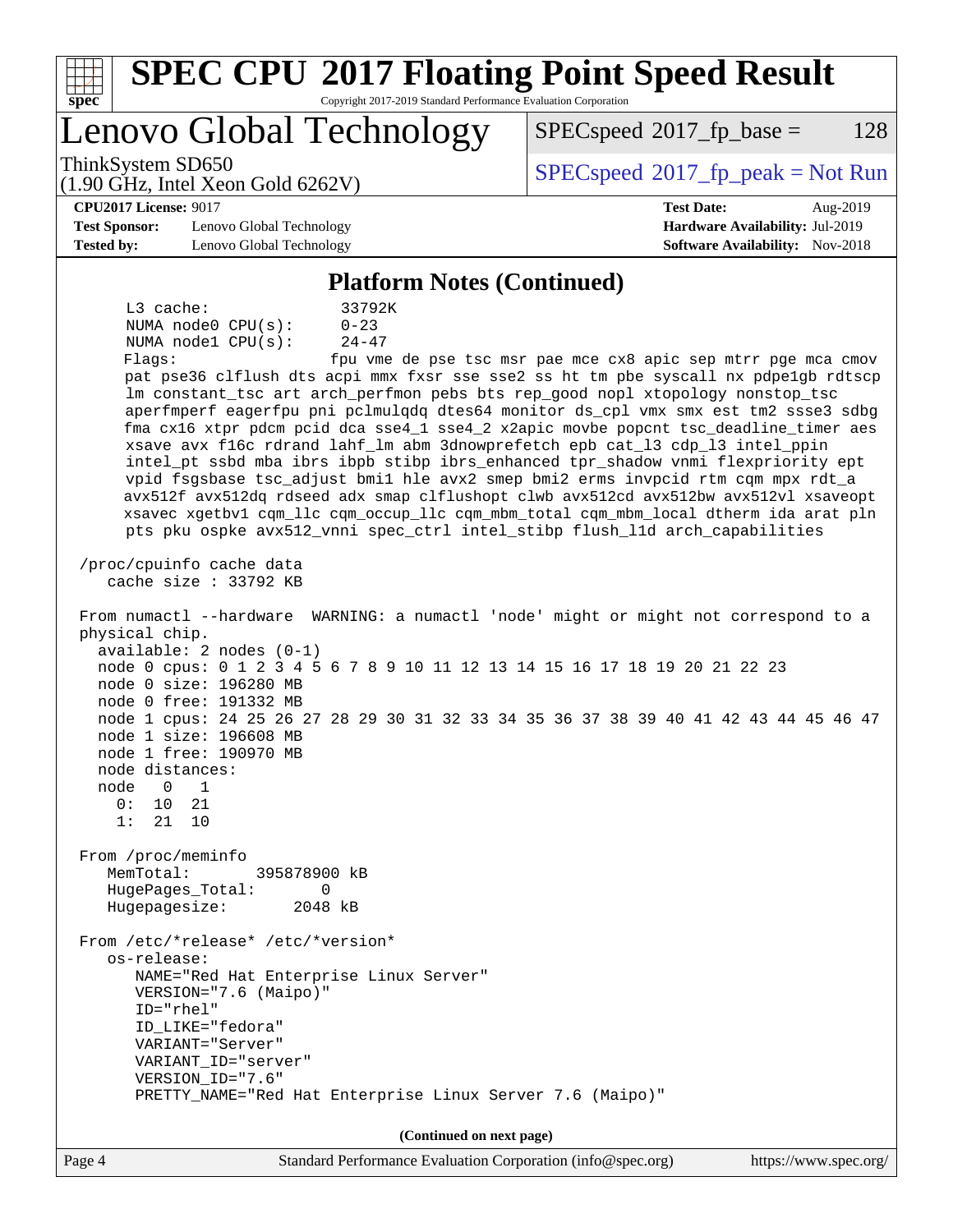

| Page 5<br>Standard Performance Evaluation Corporation (info@spec.org) | https://www.spec.org/ |
|-----------------------------------------------------------------------|-----------------------|
|-----------------------------------------------------------------------|-----------------------|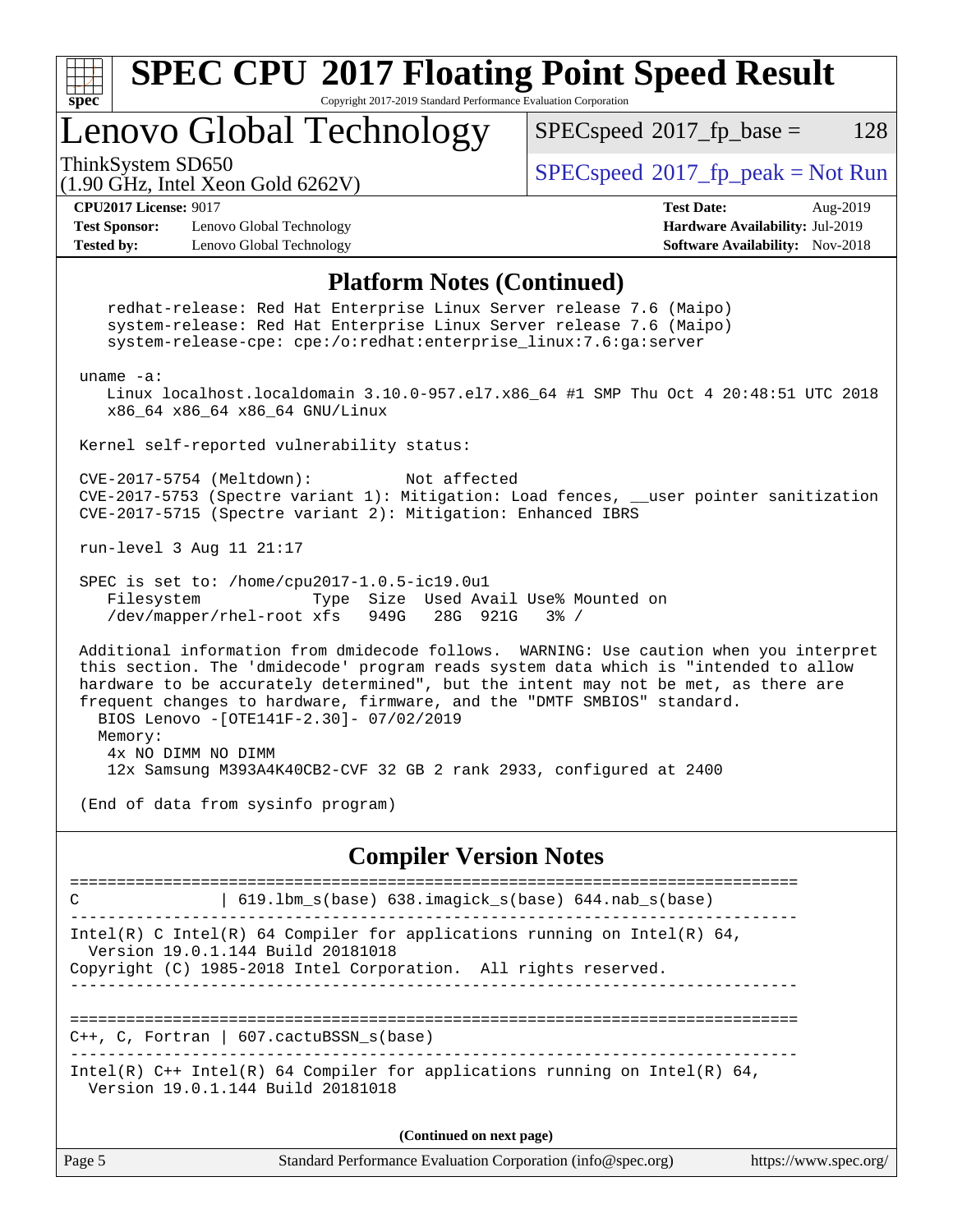

# **[SPEC CPU](http://www.spec.org/auto/cpu2017/Docs/result-fields.html#SPECCPU2017FloatingPointSpeedResult)[2017 Floating Point Speed Result](http://www.spec.org/auto/cpu2017/Docs/result-fields.html#SPECCPU2017FloatingPointSpeedResult)**

Copyright 2017-2019 Standard Performance Evaluation Corporation

Lenovo Global Technology

 $SPECspeed^{\circ}2017_fp\_base = 128$  $SPECspeed^{\circ}2017_fp\_base = 128$ 

(1.90 GHz, Intel Xeon Gold 6262V)

ThinkSystem SD650<br>(1.00 GHz, Intel Year Gold 6262V) [SPECspeed](http://www.spec.org/auto/cpu2017/Docs/result-fields.html#SPECspeed2017fppeak)®[2017\\_fp\\_peak = N](http://www.spec.org/auto/cpu2017/Docs/result-fields.html#SPECspeed2017fppeak)ot Run

**[Test Sponsor:](http://www.spec.org/auto/cpu2017/Docs/result-fields.html#TestSponsor)** Lenovo Global Technology **[Hardware Availability:](http://www.spec.org/auto/cpu2017/Docs/result-fields.html#HardwareAvailability)** Jul-2019 **[Tested by:](http://www.spec.org/auto/cpu2017/Docs/result-fields.html#Testedby)** Lenovo Global Technology **[Software Availability:](http://www.spec.org/auto/cpu2017/Docs/result-fields.html#SoftwareAvailability)** Nov-2018

**[CPU2017 License:](http://www.spec.org/auto/cpu2017/Docs/result-fields.html#CPU2017License)** 9017 **[Test Date:](http://www.spec.org/auto/cpu2017/Docs/result-fields.html#TestDate)** Aug-2019

### **[Compiler Version Notes \(Continued\)](http://www.spec.org/auto/cpu2017/Docs/result-fields.html#CompilerVersionNotes)**

## **[Base Compiler Invocation](http://www.spec.org/auto/cpu2017/Docs/result-fields.html#BaseCompilerInvocation)**

[C benchmarks](http://www.spec.org/auto/cpu2017/Docs/result-fields.html#Cbenchmarks): [icc -m64 -std=c11](http://www.spec.org/cpu2017/results/res2019q3/cpu2017-20190819-16966.flags.html#user_CCbase_intel_icc_64bit_c11_33ee0cdaae7deeeab2a9725423ba97205ce30f63b9926c2519791662299b76a0318f32ddfffdc46587804de3178b4f9328c46fa7c2b0cd779d7a61945c91cd35)

[Fortran benchmarks](http://www.spec.org/auto/cpu2017/Docs/result-fields.html#Fortranbenchmarks): [ifort -m64](http://www.spec.org/cpu2017/results/res2019q3/cpu2017-20190819-16966.flags.html#user_FCbase_intel_ifort_64bit_24f2bb282fbaeffd6157abe4f878425411749daecae9a33200eee2bee2fe76f3b89351d69a8130dd5949958ce389cf37ff59a95e7a40d588e8d3a57e0c3fd751)

[Benchmarks using both Fortran and C](http://www.spec.org/auto/cpu2017/Docs/result-fields.html#BenchmarksusingbothFortranandC): [ifort -m64](http://www.spec.org/cpu2017/results/res2019q3/cpu2017-20190819-16966.flags.html#user_CC_FCbase_intel_ifort_64bit_24f2bb282fbaeffd6157abe4f878425411749daecae9a33200eee2bee2fe76f3b89351d69a8130dd5949958ce389cf37ff59a95e7a40d588e8d3a57e0c3fd751) [icc -m64 -std=c11](http://www.spec.org/cpu2017/results/res2019q3/cpu2017-20190819-16966.flags.html#user_CC_FCbase_intel_icc_64bit_c11_33ee0cdaae7deeeab2a9725423ba97205ce30f63b9926c2519791662299b76a0318f32ddfffdc46587804de3178b4f9328c46fa7c2b0cd779d7a61945c91cd35)

[Benchmarks using Fortran, C, and C++:](http://www.spec.org/auto/cpu2017/Docs/result-fields.html#BenchmarksusingFortranCandCXX) [icpc -m64](http://www.spec.org/cpu2017/results/res2019q3/cpu2017-20190819-16966.flags.html#user_CC_CXX_FCbase_intel_icpc_64bit_4ecb2543ae3f1412ef961e0650ca070fec7b7afdcd6ed48761b84423119d1bf6bdf5cad15b44d48e7256388bc77273b966e5eb805aefd121eb22e9299b2ec9d9) [icc -m64 -std=c11](http://www.spec.org/cpu2017/results/res2019q3/cpu2017-20190819-16966.flags.html#user_CC_CXX_FCbase_intel_icc_64bit_c11_33ee0cdaae7deeeab2a9725423ba97205ce30f63b9926c2519791662299b76a0318f32ddfffdc46587804de3178b4f9328c46fa7c2b0cd779d7a61945c91cd35) [ifort -m64](http://www.spec.org/cpu2017/results/res2019q3/cpu2017-20190819-16966.flags.html#user_CC_CXX_FCbase_intel_ifort_64bit_24f2bb282fbaeffd6157abe4f878425411749daecae9a33200eee2bee2fe76f3b89351d69a8130dd5949958ce389cf37ff59a95e7a40d588e8d3a57e0c3fd751)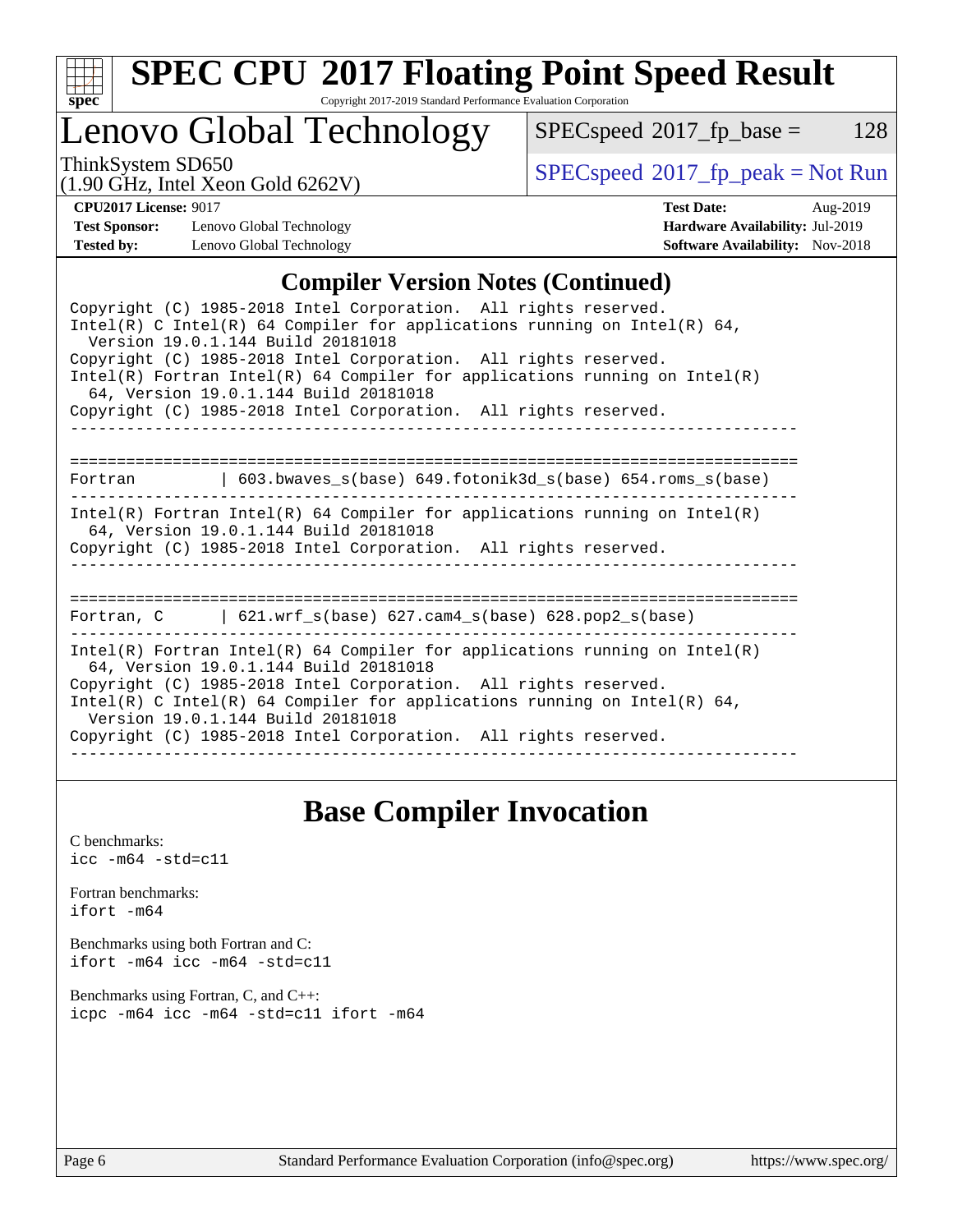

### **[SPEC CPU](http://www.spec.org/auto/cpu2017/Docs/result-fields.html#SPECCPU2017FloatingPointSpeedResult)[2017 Floating Point Speed Result](http://www.spec.org/auto/cpu2017/Docs/result-fields.html#SPECCPU2017FloatingPointSpeedResult)** Copyright 2017-2019 Standard Performance Evaluation Corporation

# Lenovo Global Technology

 $SPEC speed^{\circ}2017\_fp\_base = 128$ 

(1.90 GHz, Intel Xeon Gold 6262V)

 $SPECspeed^{\circ}2017_fp\_peak = Not Run$  $SPECspeed^{\circ}2017_fp\_peak = Not Run$ 

**[Test Sponsor:](http://www.spec.org/auto/cpu2017/Docs/result-fields.html#TestSponsor)** Lenovo Global Technology **[Hardware Availability:](http://www.spec.org/auto/cpu2017/Docs/result-fields.html#HardwareAvailability)** Jul-2019 **[Tested by:](http://www.spec.org/auto/cpu2017/Docs/result-fields.html#Testedby)** Lenovo Global Technology **[Software Availability:](http://www.spec.org/auto/cpu2017/Docs/result-fields.html#SoftwareAvailability)** Nov-2018

**[CPU2017 License:](http://www.spec.org/auto/cpu2017/Docs/result-fields.html#CPU2017License)** 9017 **[Test Date:](http://www.spec.org/auto/cpu2017/Docs/result-fields.html#TestDate)** Aug-2019

# **[Base Portability Flags](http://www.spec.org/auto/cpu2017/Docs/result-fields.html#BasePortabilityFlags)**

 603.bwaves\_s: [-DSPEC\\_LP64](http://www.spec.org/cpu2017/results/res2019q3/cpu2017-20190819-16966.flags.html#suite_basePORTABILITY603_bwaves_s_DSPEC_LP64) 607.cactuBSSN\_s: [-DSPEC\\_LP64](http://www.spec.org/cpu2017/results/res2019q3/cpu2017-20190819-16966.flags.html#suite_basePORTABILITY607_cactuBSSN_s_DSPEC_LP64) 619.lbm\_s: [-DSPEC\\_LP64](http://www.spec.org/cpu2017/results/res2019q3/cpu2017-20190819-16966.flags.html#suite_basePORTABILITY619_lbm_s_DSPEC_LP64) 621.wrf\_s: [-DSPEC\\_LP64](http://www.spec.org/cpu2017/results/res2019q3/cpu2017-20190819-16966.flags.html#suite_basePORTABILITY621_wrf_s_DSPEC_LP64) [-DSPEC\\_CASE\\_FLAG](http://www.spec.org/cpu2017/results/res2019q3/cpu2017-20190819-16966.flags.html#b621.wrf_s_baseCPORTABILITY_DSPEC_CASE_FLAG) [-convert big\\_endian](http://www.spec.org/cpu2017/results/res2019q3/cpu2017-20190819-16966.flags.html#user_baseFPORTABILITY621_wrf_s_convert_big_endian_c3194028bc08c63ac5d04de18c48ce6d347e4e562e8892b8bdbdc0214820426deb8554edfa529a3fb25a586e65a3d812c835984020483e7e73212c4d31a38223) 627.cam4\_s: [-DSPEC\\_LP64](http://www.spec.org/cpu2017/results/res2019q3/cpu2017-20190819-16966.flags.html#suite_basePORTABILITY627_cam4_s_DSPEC_LP64) [-DSPEC\\_CASE\\_FLAG](http://www.spec.org/cpu2017/results/res2019q3/cpu2017-20190819-16966.flags.html#b627.cam4_s_baseCPORTABILITY_DSPEC_CASE_FLAG) 628.pop2\_s: [-DSPEC\\_LP64](http://www.spec.org/cpu2017/results/res2019q3/cpu2017-20190819-16966.flags.html#suite_basePORTABILITY628_pop2_s_DSPEC_LP64) [-DSPEC\\_CASE\\_FLAG](http://www.spec.org/cpu2017/results/res2019q3/cpu2017-20190819-16966.flags.html#b628.pop2_s_baseCPORTABILITY_DSPEC_CASE_FLAG) [-convert big\\_endian](http://www.spec.org/cpu2017/results/res2019q3/cpu2017-20190819-16966.flags.html#user_baseFPORTABILITY628_pop2_s_convert_big_endian_c3194028bc08c63ac5d04de18c48ce6d347e4e562e8892b8bdbdc0214820426deb8554edfa529a3fb25a586e65a3d812c835984020483e7e73212c4d31a38223) [-assume byterecl](http://www.spec.org/cpu2017/results/res2019q3/cpu2017-20190819-16966.flags.html#user_baseFPORTABILITY628_pop2_s_assume_byterecl_7e47d18b9513cf18525430bbf0f2177aa9bf368bc7a059c09b2c06a34b53bd3447c950d3f8d6c70e3faf3a05c8557d66a5798b567902e8849adc142926523472) 638.imagick\_s: [-DSPEC\\_LP64](http://www.spec.org/cpu2017/results/res2019q3/cpu2017-20190819-16966.flags.html#suite_basePORTABILITY638_imagick_s_DSPEC_LP64) 644.nab\_s: [-DSPEC\\_LP64](http://www.spec.org/cpu2017/results/res2019q3/cpu2017-20190819-16966.flags.html#suite_basePORTABILITY644_nab_s_DSPEC_LP64) 649.fotonik3d\_s: [-DSPEC\\_LP64](http://www.spec.org/cpu2017/results/res2019q3/cpu2017-20190819-16966.flags.html#suite_basePORTABILITY649_fotonik3d_s_DSPEC_LP64) 654.roms\_s: [-DSPEC\\_LP64](http://www.spec.org/cpu2017/results/res2019q3/cpu2017-20190819-16966.flags.html#suite_basePORTABILITY654_roms_s_DSPEC_LP64)

# **[Base Optimization Flags](http://www.spec.org/auto/cpu2017/Docs/result-fields.html#BaseOptimizationFlags)**

[C benchmarks](http://www.spec.org/auto/cpu2017/Docs/result-fields.html#Cbenchmarks):

[-xCORE-AVX512](http://www.spec.org/cpu2017/results/res2019q3/cpu2017-20190819-16966.flags.html#user_CCbase_f-xCORE-AVX512) [-ipo](http://www.spec.org/cpu2017/results/res2019q3/cpu2017-20190819-16966.flags.html#user_CCbase_f-ipo) [-O3](http://www.spec.org/cpu2017/results/res2019q3/cpu2017-20190819-16966.flags.html#user_CCbase_f-O3) [-no-prec-div](http://www.spec.org/cpu2017/results/res2019q3/cpu2017-20190819-16966.flags.html#user_CCbase_f-no-prec-div) [-qopt-prefetch](http://www.spec.org/cpu2017/results/res2019q3/cpu2017-20190819-16966.flags.html#user_CCbase_f-qopt-prefetch) [-ffinite-math-only](http://www.spec.org/cpu2017/results/res2019q3/cpu2017-20190819-16966.flags.html#user_CCbase_f_finite_math_only_cb91587bd2077682c4b38af759c288ed7c732db004271a9512da14a4f8007909a5f1427ecbf1a0fb78ff2a814402c6114ac565ca162485bbcae155b5e4258871) [-qopt-mem-layout-trans=4](http://www.spec.org/cpu2017/results/res2019q3/cpu2017-20190819-16966.flags.html#user_CCbase_f-qopt-mem-layout-trans_fa39e755916c150a61361b7846f310bcdf6f04e385ef281cadf3647acec3f0ae266d1a1d22d972a7087a248fd4e6ca390a3634700869573d231a252c784941a8) [-qopenmp](http://www.spec.org/cpu2017/results/res2019q3/cpu2017-20190819-16966.flags.html#user_CCbase_qopenmp_16be0c44f24f464004c6784a7acb94aca937f053568ce72f94b139a11c7c168634a55f6653758ddd83bcf7b8463e8028bb0b48b77bcddc6b78d5d95bb1df2967) [-DSPEC\\_OPENMP](http://www.spec.org/cpu2017/results/res2019q3/cpu2017-20190819-16966.flags.html#suite_CCbase_DSPEC_OPENMP)

[Fortran benchmarks](http://www.spec.org/auto/cpu2017/Docs/result-fields.html#Fortranbenchmarks):

[-DSPEC\\_OPENMP](http://www.spec.org/cpu2017/results/res2019q3/cpu2017-20190819-16966.flags.html#suite_FCbase_DSPEC_OPENMP) [-xCORE-AVX512](http://www.spec.org/cpu2017/results/res2019q3/cpu2017-20190819-16966.flags.html#user_FCbase_f-xCORE-AVX512) [-ipo](http://www.spec.org/cpu2017/results/res2019q3/cpu2017-20190819-16966.flags.html#user_FCbase_f-ipo) [-O3](http://www.spec.org/cpu2017/results/res2019q3/cpu2017-20190819-16966.flags.html#user_FCbase_f-O3) [-no-prec-div](http://www.spec.org/cpu2017/results/res2019q3/cpu2017-20190819-16966.flags.html#user_FCbase_f-no-prec-div) [-qopt-prefetch](http://www.spec.org/cpu2017/results/res2019q3/cpu2017-20190819-16966.flags.html#user_FCbase_f-qopt-prefetch) [-ffinite-math-only](http://www.spec.org/cpu2017/results/res2019q3/cpu2017-20190819-16966.flags.html#user_FCbase_f_finite_math_only_cb91587bd2077682c4b38af759c288ed7c732db004271a9512da14a4f8007909a5f1427ecbf1a0fb78ff2a814402c6114ac565ca162485bbcae155b5e4258871) [-qopt-mem-layout-trans=4](http://www.spec.org/cpu2017/results/res2019q3/cpu2017-20190819-16966.flags.html#user_FCbase_f-qopt-mem-layout-trans_fa39e755916c150a61361b7846f310bcdf6f04e385ef281cadf3647acec3f0ae266d1a1d22d972a7087a248fd4e6ca390a3634700869573d231a252c784941a8) [-qopenmp](http://www.spec.org/cpu2017/results/res2019q3/cpu2017-20190819-16966.flags.html#user_FCbase_qopenmp_16be0c44f24f464004c6784a7acb94aca937f053568ce72f94b139a11c7c168634a55f6653758ddd83bcf7b8463e8028bb0b48b77bcddc6b78d5d95bb1df2967) [-nostandard-realloc-lhs](http://www.spec.org/cpu2017/results/res2019q3/cpu2017-20190819-16966.flags.html#user_FCbase_f_2003_std_realloc_82b4557e90729c0f113870c07e44d33d6f5a304b4f63d4c15d2d0f1fab99f5daaed73bdb9275d9ae411527f28b936061aa8b9c8f2d63842963b95c9dd6426b8a)

[Benchmarks using both Fortran and C](http://www.spec.org/auto/cpu2017/Docs/result-fields.html#BenchmarksusingbothFortranandC):

[-xCORE-AVX512](http://www.spec.org/cpu2017/results/res2019q3/cpu2017-20190819-16966.flags.html#user_CC_FCbase_f-xCORE-AVX512) [-ipo](http://www.spec.org/cpu2017/results/res2019q3/cpu2017-20190819-16966.flags.html#user_CC_FCbase_f-ipo) [-O3](http://www.spec.org/cpu2017/results/res2019q3/cpu2017-20190819-16966.flags.html#user_CC_FCbase_f-O3) [-no-prec-div](http://www.spec.org/cpu2017/results/res2019q3/cpu2017-20190819-16966.flags.html#user_CC_FCbase_f-no-prec-div) [-qopt-prefetch](http://www.spec.org/cpu2017/results/res2019q3/cpu2017-20190819-16966.flags.html#user_CC_FCbase_f-qopt-prefetch) [-ffinite-math-only](http://www.spec.org/cpu2017/results/res2019q3/cpu2017-20190819-16966.flags.html#user_CC_FCbase_f_finite_math_only_cb91587bd2077682c4b38af759c288ed7c732db004271a9512da14a4f8007909a5f1427ecbf1a0fb78ff2a814402c6114ac565ca162485bbcae155b5e4258871) [-qopt-mem-layout-trans=4](http://www.spec.org/cpu2017/results/res2019q3/cpu2017-20190819-16966.flags.html#user_CC_FCbase_f-qopt-mem-layout-trans_fa39e755916c150a61361b7846f310bcdf6f04e385ef281cadf3647acec3f0ae266d1a1d22d972a7087a248fd4e6ca390a3634700869573d231a252c784941a8) [-qopenmp](http://www.spec.org/cpu2017/results/res2019q3/cpu2017-20190819-16966.flags.html#user_CC_FCbase_qopenmp_16be0c44f24f464004c6784a7acb94aca937f053568ce72f94b139a11c7c168634a55f6653758ddd83bcf7b8463e8028bb0b48b77bcddc6b78d5d95bb1df2967) [-DSPEC\\_OPENMP](http://www.spec.org/cpu2017/results/res2019q3/cpu2017-20190819-16966.flags.html#suite_CC_FCbase_DSPEC_OPENMP) [-nostandard-realloc-lhs](http://www.spec.org/cpu2017/results/res2019q3/cpu2017-20190819-16966.flags.html#user_CC_FCbase_f_2003_std_realloc_82b4557e90729c0f113870c07e44d33d6f5a304b4f63d4c15d2d0f1fab99f5daaed73bdb9275d9ae411527f28b936061aa8b9c8f2d63842963b95c9dd6426b8a)

[Benchmarks using Fortran, C, and C++:](http://www.spec.org/auto/cpu2017/Docs/result-fields.html#BenchmarksusingFortranCandCXX)

[-xCORE-AVX512](http://www.spec.org/cpu2017/results/res2019q3/cpu2017-20190819-16966.flags.html#user_CC_CXX_FCbase_f-xCORE-AVX512) [-ipo](http://www.spec.org/cpu2017/results/res2019q3/cpu2017-20190819-16966.flags.html#user_CC_CXX_FCbase_f-ipo) [-O3](http://www.spec.org/cpu2017/results/res2019q3/cpu2017-20190819-16966.flags.html#user_CC_CXX_FCbase_f-O3) [-no-prec-div](http://www.spec.org/cpu2017/results/res2019q3/cpu2017-20190819-16966.flags.html#user_CC_CXX_FCbase_f-no-prec-div) [-qopt-prefetch](http://www.spec.org/cpu2017/results/res2019q3/cpu2017-20190819-16966.flags.html#user_CC_CXX_FCbase_f-qopt-prefetch) [-ffinite-math-only](http://www.spec.org/cpu2017/results/res2019q3/cpu2017-20190819-16966.flags.html#user_CC_CXX_FCbase_f_finite_math_only_cb91587bd2077682c4b38af759c288ed7c732db004271a9512da14a4f8007909a5f1427ecbf1a0fb78ff2a814402c6114ac565ca162485bbcae155b5e4258871) [-qopt-mem-layout-trans=4](http://www.spec.org/cpu2017/results/res2019q3/cpu2017-20190819-16966.flags.html#user_CC_CXX_FCbase_f-qopt-mem-layout-trans_fa39e755916c150a61361b7846f310bcdf6f04e385ef281cadf3647acec3f0ae266d1a1d22d972a7087a248fd4e6ca390a3634700869573d231a252c784941a8) [-qopenmp](http://www.spec.org/cpu2017/results/res2019q3/cpu2017-20190819-16966.flags.html#user_CC_CXX_FCbase_qopenmp_16be0c44f24f464004c6784a7acb94aca937f053568ce72f94b139a11c7c168634a55f6653758ddd83bcf7b8463e8028bb0b48b77bcddc6b78d5d95bb1df2967) [-DSPEC\\_OPENMP](http://www.spec.org/cpu2017/results/res2019q3/cpu2017-20190819-16966.flags.html#suite_CC_CXX_FCbase_DSPEC_OPENMP) [-nostandard-realloc-lhs](http://www.spec.org/cpu2017/results/res2019q3/cpu2017-20190819-16966.flags.html#user_CC_CXX_FCbase_f_2003_std_realloc_82b4557e90729c0f113870c07e44d33d6f5a304b4f63d4c15d2d0f1fab99f5daaed73bdb9275d9ae411527f28b936061aa8b9c8f2d63842963b95c9dd6426b8a)

[The flags files that were used to format this result can be browsed at](tmsearch)

<http://www.spec.org/cpu2017/flags/Intel-ic18.0-official-linux64.2019-04-02.html> <http://www.spec.org/cpu2017/flags/Lenovo-Platform-SPECcpu2017-Flags-V1.2-CLX-D.html>

[You can also download the XML flags sources by saving the following links:](tmsearch) <http://www.spec.org/cpu2017/flags/Intel-ic18.0-official-linux64.2019-04-02.xml> <http://www.spec.org/cpu2017/flags/Lenovo-Platform-SPECcpu2017-Flags-V1.2-CLX-D.xml>